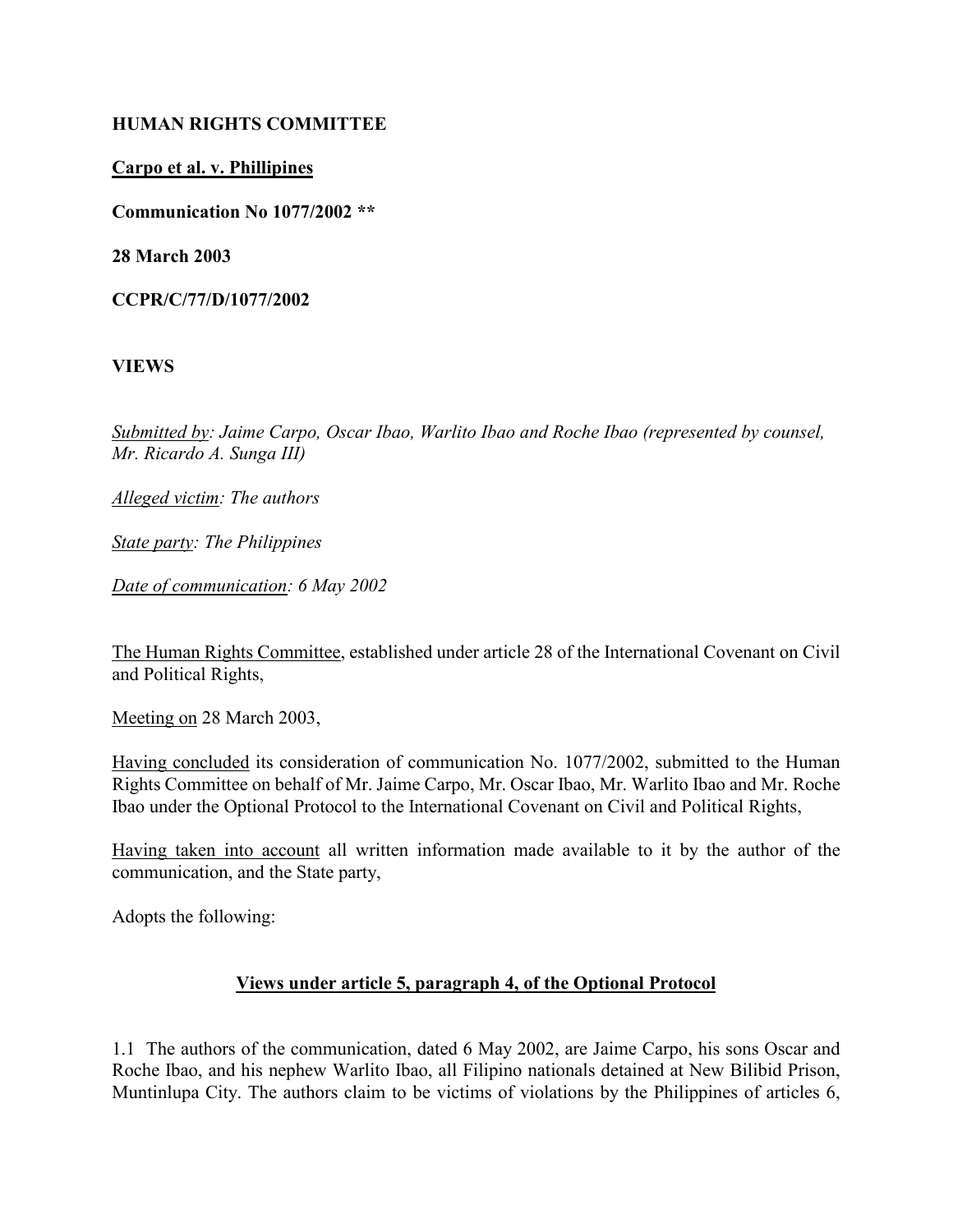paragraph 2, and 14, paragraph 5, of the Covenant. The authors are represented by counsel. The Covenant entered into force for the State party on 23 January 1987, and the Optional Protocol on 22 November 1989.

1.2 On 14 May 2002, the Human Rights Committee, acting through its Special Rapporteur on New Communications, requested the State party pursuant to Rule 86 of its Rules of Procedure not to carry out the death sentence against the authors whilst their case was before the Committee.

## The facts as presented

2.1 Prior to 1987, the death penalty existed in the Philippine legal system, with numerous crimes, including murder, that were punishable by death. On 2 February 1987, a new Constitution took effect following approval by the Filipino people consulted by plebiscite. That Constitution, in article 3(19)(1), abolished the death penalty in the following terms:

"Executive fines shall not be imposed, nor cruel, degrading or inhuman punishment inflicted. Neither shall the death penalty be imposed, unless for compelling reasons involving heinous crimes, the Congress hereafter provides for it. Any death penalty already imposed shall be reduced to reclusion perpetua."

2.2 On 13 December 1993, the Philippine Congress, by way of Republic Act No. 7659, re-introduced the death penalty by electrocution in respect of "certain heinous crimes", including murder in various circumstances.  $1/$  The substance of the offence of murder remained unchanged.

2.3 In the evening of 25 August 1996, a grenade was hurled into the bedroom of the Dulay family. The explosion killed Florentino Dulay, as well as his daughters Norwela and Nissan, and wounded a further daughter, Noemi. On 25 October 1996 and 9 December 1996, the authors Jaime Carpo and Roche Ibao, respectively, were arrested. Thereupon, the remaining authors Oscar and Warlito Ibao gave themselves up.

2.4 On 22 January 1998, the Regional Court of Tayug, Pangasinan, convicted the authors of "multiple murder with attempted murder", sentenced them to death and fixed the sum of civil liability at P600,000. On 4 April 2001, on automatic review of the authors' case, a fifteen judge bench of the Supreme Court affirmed the conviction after extensive review of the facts, and reduced the civil liability to P330,000. As to the sentence of death, the Court considered the case to fall within article 48 of the Revised Penal Code, according to which the most serious penalty for the more serious of several crimes had to be imposed. 2/ As the maximum penalty for the most serious crime committed by the authors, ie. murder, was death, the Court considered article 48 applied, and required the death penalty. The judgment also noted that while four justices of the court maintained their position that the Republic Act No 7659, insofar as it prescribed the death penalty, was unconstitutional, those justices submitted to the majority ruling of the Court that Republic Act No 7659 was constitutional, and accordingly that the death penalty should be imposed in the authors' case.

2.5 The Supreme Court also ordered that the complete records of the case be forwarded to the Office of the Philippine President for possible exercise of executive clemency. To date, the President has not granted any form of executive clemency.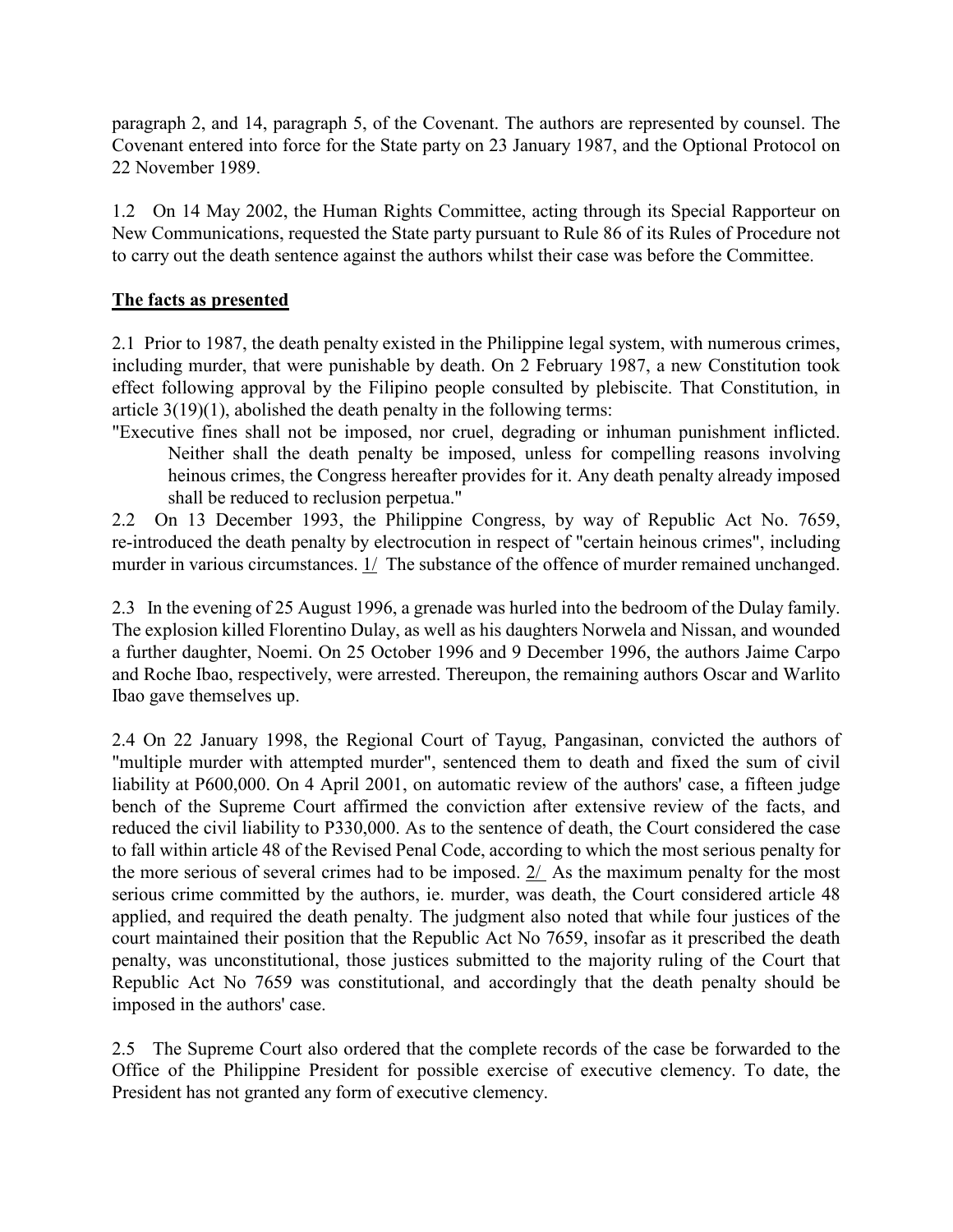## The complaint

3.1 The authors argue that re-imposition of the death penalty and its application to them is inconsistent with the first sentence of article 6, paragraph 2, permitting the imposition of the death penalty in States "which have not abolished the death penalty". Furthermore, the authors argue that as "murder" was not punishable by death before the re-introduction of the death penalty, it cannot constitute a "most serious crime" (to which article 6, paragraph 2, permits application of the death penalty) after the re-introduction of the death penalty, when the offence of murder remained otherwise wholly unchanged in terms of its substantive definition.

3.2 As to the complaint under article 14, paragraph 5, the authors contend that, under the automatic review procedure, they received "no real review in the Supreme Court". They claim that they had "no real opportunity to be heard", since the Court did not allow any oral argument and "practically foreclosed the presentation of any new evidence". Therefore, according to the authors, the automatic review by the Supreme Court was neither genuine nor effective in enabling a determination of the sufficiency, or soundness, of the conviction and sentence.

3.3 The authors state that the same matter has not been submitted for examination under any other procedure of international investigation or settlement.

## The State party's submissions on admissibility and merits

4.1 By submission of 8 July 2002, the State party argued that the communication was unsubstantiated and inadmissible in respect of all claims advanced.

4.2 Concerning article 6, paragraph 2, the State party considers the argument advanced to be "a normative one" that cannot be considered by the Committee. It is said to be purely an argument on the wisdom of imposing the death penalty for certain offences, while the determination of which crimes should so qualify is purely a matter of domestic discretion. According to the State party, the Covenant does not purport to limit the right of the State party to determine for itself the wisdom of a law that imposes the death penalty. The State party contends that the constitutionality of the death penalty law was a matter for the State party itself to decide, and noted that its Supreme Court had upheld the constitutionality of the law in question. 3/ The State party further argues that it does not fall to the Committee to interpret a State party's constitution for purposes of determining that State party's compliance with the Covenant.

4.3 The State party distinguishes between States that presently have death penalty laws and those that have re-imposed the death penalty after abolition or suspension. It points to the specific provision in the constitutional article abolishing the death penalty that provides for the possibility of Congress to re-impose it. The Covenant does not prevent such a re-imposition, for article 6, paragraph 2, refers simply to countries that have existing death penalty statutes. The requirement of the Covenant is rather that the death penalty be imposed following strict respect for due process rules. In this case, there is no argument that the State party has failed to comply with its own domestic processes.

4.4 Concerning the authors' argument that the death penalty was imposed for crimes that are not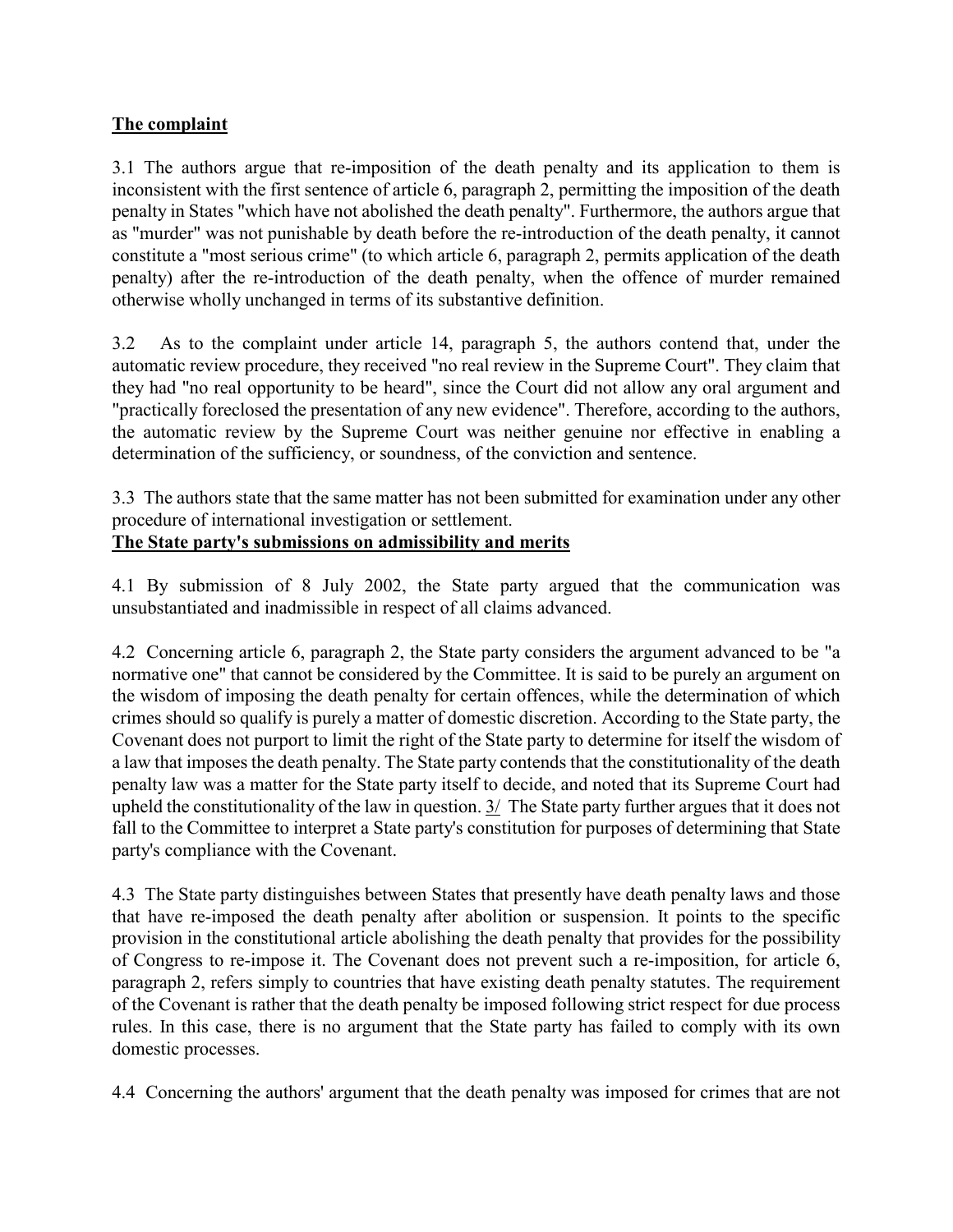the "most serious", the State party notes that States have a wide discretion in interpreting this provision in the light of culture, perceived necessities and other factors, as the notion "most serious crimes" is not defined any more explicitly in the Covenant. The State party finds fallacious the authors' reasoning that as the death penalty could not be imposed on any crime before re-imposition, no crime could be deemed a "most serious" one that could be punished by the death penalty after re-imposition - the crime of murder remained, and remains, amongst the most serious in the domestic order, including as measured by gravity of possible punishment then available.

4.5 As to article 14, paragraph 5, the State party rejects the author's arguments, for each person sentenced to death automatically receives an appeal. Moreover, the failure to grant a hearing on oral argument does not indicate lack of genuine review, for the long-standing practice of the Court is only to hear oral argument in cases presenting novel questions of law. As to executive clemency, the State party notes that, under its law, this prerogative remains within the purely discretionary power of the President. While any such request for clemency will be received and acted upon, the substance of the outcome remains within the President's discretion.

## The author's comments

5.1 By letter of 24 November 2002, the authors responded to the State party's submissions. They observe that by becoming party to the Covenant and the Optional Protocol, the State party accepted the ability of the Committee to assess whether its actions are consistent with the provisions of those instruments. By reference to article 6, paragraph 6, of the Covenant, the authors identify an "abolitionist stance" in the Covenant that does not envisage a retreat from abolition, as made by the State party. As to the State party's alleged discretion to determine the content of the notion of "most serious crimes", the authors note that international consensus restricts these to crimes not going beyond intentional crimes with lethal or other extremely grave consequences. 4/ The authors note, by contrast, that the lengthy list of offences punishable by death in the State party includes such crimes as kidnapping, drug-related offences, plunder and qualified bribery.

5.2 Regarding article 14, paragraph 5, the authors note that the absence of oral argument in the authors' case prevented the Supreme Court from making its own assessment of witness testimony and required it to rely on the assessment of the lower court. The authors argue that no effective review is possible where the Court has to weigh the credibility of the accused against that of the victim without being able to hear the testimony of key witnesses.

5.3 The authors refer to subsequent developments, including a newspaper article, suggesting that even though the President had in early October 2002 announced a ban on executions until further notice in order to provide the Congress with an opportunity to pass abolition legislation, preliminary preparations for the authors' execution had already been taken. While the President had recently granted reprieves to some convicts scheduled for execution, to date the authors had not received any such notice. Additionally, execution of the authors would appear to be unlawful under domestic law, as it would come after the 18 month period prescribed by law as the maximum time that may elapse without execution after judgment has become final.

# Subsequent exchanges with the parties

6.1 Despite invitations to do so by reminders of 27 November 2002 and 8 January 2003, the State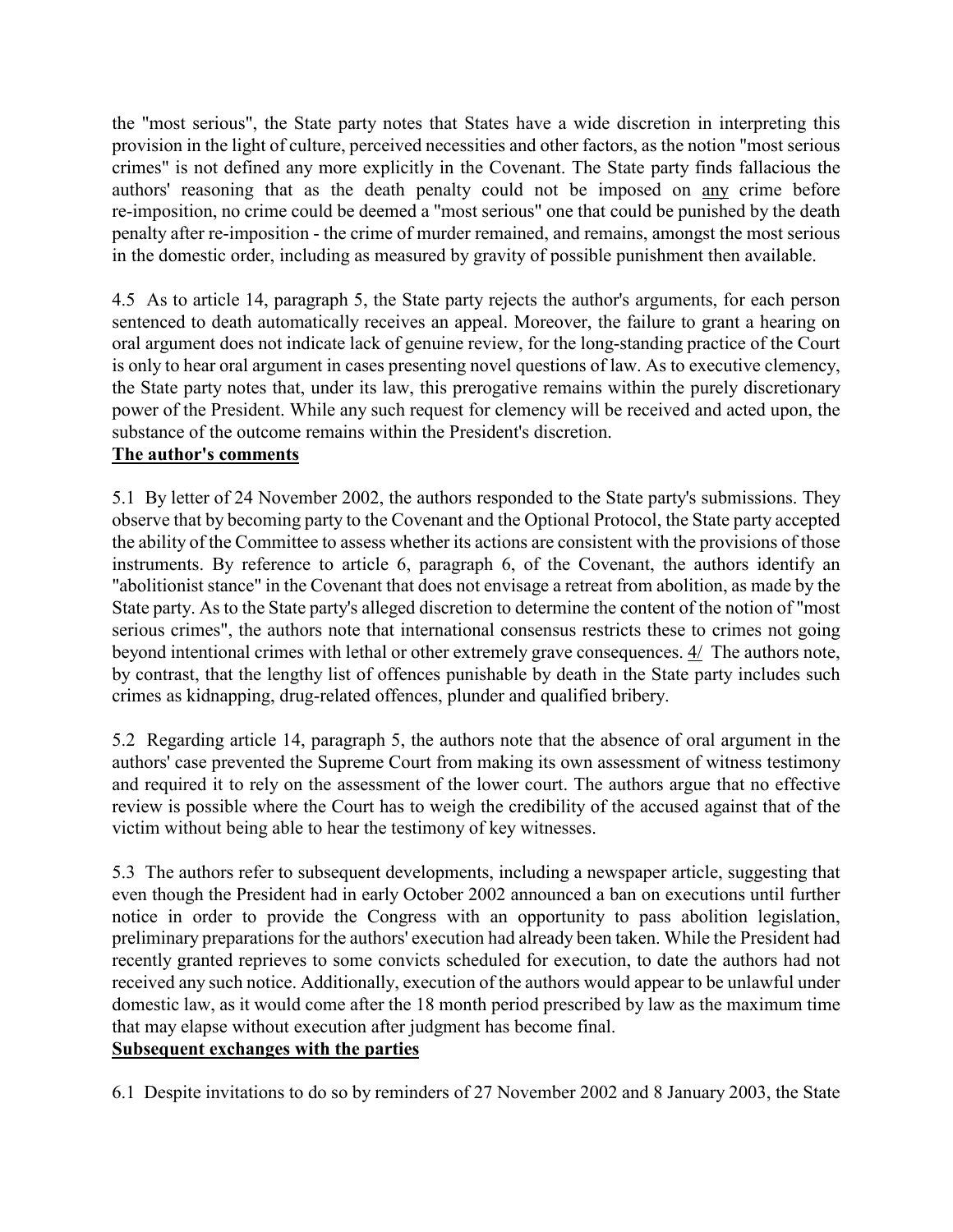party has not added further submissions on the merits to those supplied concerning admissibility. Issues and proceedings before the Committee

## Consideration of admissibility

7.1 Before considering any claim contained in a communication, the Human Rights Committee must, in accordance with rule 87 of its rules of procedure, decide whether or not the communication is admissible under the Optional Protocol to the Covenant.

7.2 The Committee notes that the State party's only contention as to the admissibility of the authors' claims is that they are unsubstantiated, in the light of a variety of argumentation going to the merits of the claim. Accordingly, the Committee considers it more appropriate to deal with the issues raised at that point. In the absence of any further obstacles to admissibility, therefore, the Committee finds the authors' claims admissible.

#### Consideration of the merits

8.1 The Human Rights Committee has considered the present communication in the light of all the information made available to it by the parties, as provided in article 5, paragraph 1 of the Optional Protocol.

8.2 As to the claim under article 6, paragraph 2, of the Covenant, the Committee observes at the outset, in response to the State party's argument that the Committee's function is not to assess the constitutionality of a State party's law, that its task rather is to determine the consistency with the Covenant alone of the particular claims brought before it.

8.3 The Committee notes that the offence of murder in the State party's law entails a very broad definition, requiring simply the killing of another individual. In the present case, the Committee observes that the Supreme Court considered the case to be governed by article 48 of the Revised Penal Code, according to which, if a single act constitutes at once two crimes, the maximum penalty for the more serious crime must be applied. The crimes committed by a single act being three murders and an attempted murder, the maximum possible penalty for murder - the death penalty - was imposed automatically by operation of the provisions of article 48. The Committee refers to its jurisprudence that mandatory imposition of the death penalty constitutes arbitrary deprivation of life, in violation of article 6, paragraph 1, of the Covenant, in circumstances where the death penalty is imposed without regard being able to be paid to the defendant's personal circumstances or the circumstances of the particular offense. 5/ It follows that the automatic imposition of the death penalty upon the authors by virtue of article 48 of the Revised Penal Code violated their rights under article 6, paragraph 1, of the Covenant.

8.4 In the light of the above finding of a violation of article 6 of the Covenant, the Committee need not address the authors' remaining claims which all concern the imposition of capital punishment in their case.

9. The Human Rights Committee, acting under article 5, paragraph 4, of the Optional Protocol to the International Covenant on Civil and Political Rights, is of the view that the facts before it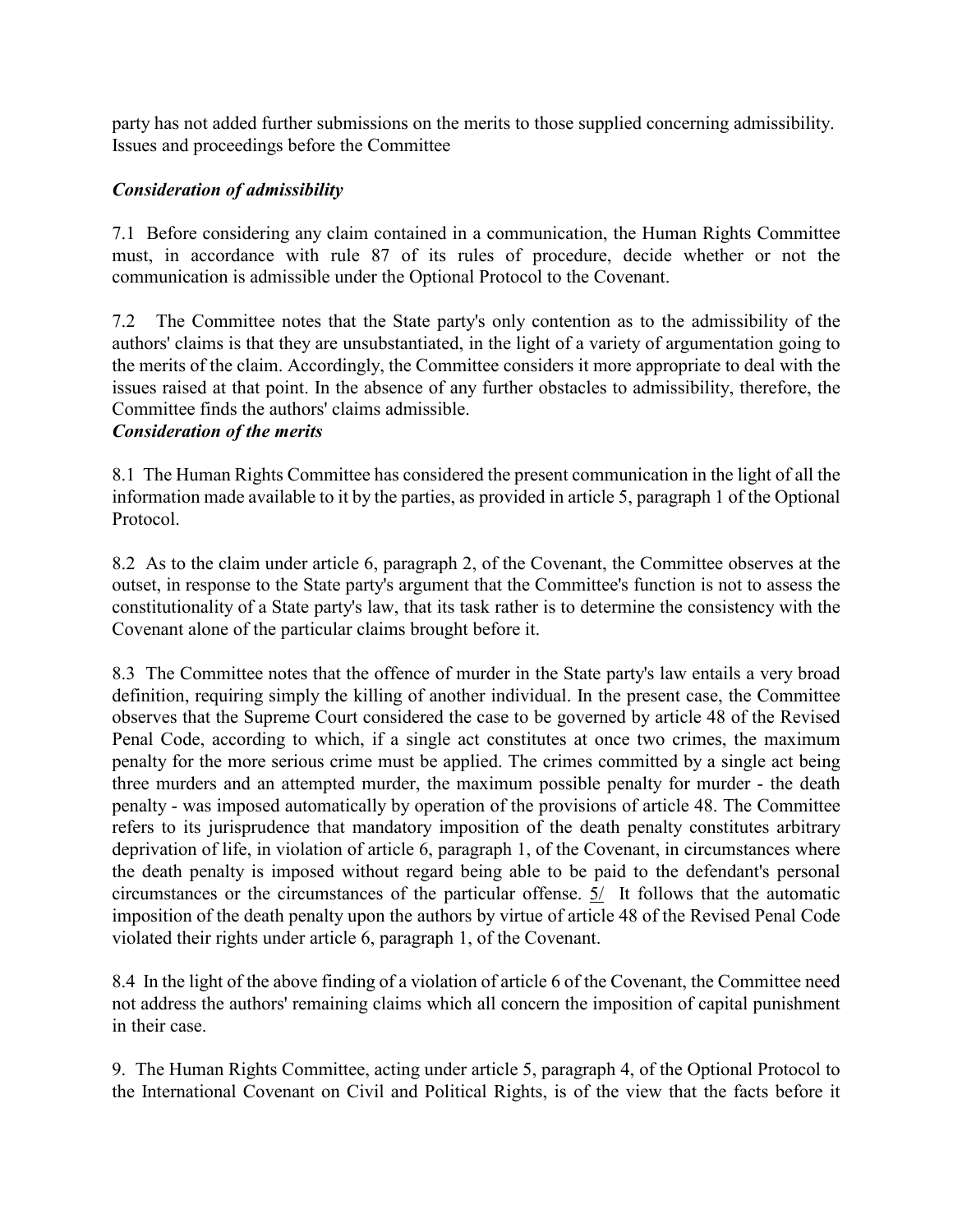disclose a violation of article 6, paragraph 1, of the Covenant.

10. In accordance with article 2, paragraph 3 (a), of the Covenant, the State party is under an obligation to provide the authors with an effective and appropriate remedy, including commutation. The State party is under an obligation to avoid similar violations in the future.

11. Bearing in mind that, by becoming a State party to the Optional Protocol, the State party has recognised the competence of the Committee to determine whether there has been a violation of the Covenant or not and that, pursuant to article 2 of the Covenant, the State party has undertaken to ensure to all individuals within its territory and subject to its jurisdiction the rights recognised in the Covenant, the Committee wishes to receive from the State party, within 90 days, information about the measures taken to give effect to its Views. The State party is also requested to publish the Committee's Views.

[Adopted in English, French and Spanish, the English text being the original version. Subsequently to be issued also in Arabic, Chinese and Russian as part of the Committee's annual report to the General Assembly.]

\* The following members of the Committee participated in the examination of the present communication: Mr. Abdelfattah Amor, Mr. Nisuke Ando, Mr. Prafullachandra Natwarlal Bhagwati, Mr. Alfredo Castllero Hoyos, Ms. Christine Chanet, Mr. Franco Depasquale, Mr. Maurice Glèlè Ahanhanzo, Mr. Walter Kälin, Mr. Ahmed Tawfik Khalil, Mr. Rajsoomer Lallah, Mr. Rafael Rivas Posada, Mr. Nigel Rodley, Mr. Martin Scheinin, Mr. Ivan Shearer, Mr. Hipólito Solari Yrigoyen, Ms. Ruth Wedgwood, Mr. Roman Wieruszewski and Mr. Maxwell Yalden.

\*\* The texts of two individual opinions signed by Committee members Mr. Nisuke Ando and Ms. Ruth Wedgwood are appended to the present document.

#### Individual Opinion of Committee Member Mr. Nisuke Ando

(dissenting)

I am unable to agree to the majority Views' statement that "[t]he Committee refers to its jurisprudence that mandatory imposition of the death penalty constitutes arbitrary deprivation of life, in violation of article 6, paragraph 1, of the Covenant, in circumstances where the death penalty is imposed without regard being able to be paid to the defendant's personal circumstances or the circumstances of the particular offense" (paragraph 8.3).

Firstly, I doubt if it is the established jurisprudence of the Committee that "mandatory imposition of the death penalty constitutes arbitrary deprivation of life, in violation of article 6, paragraph 1, of the Covenant". The majority Views is based on the Committee's Views in Case No. 806/1998, adopted on 18 October 2000 (Thompson v. St. Vincent & the Grenadines. (The Committee adopted a similar decision in Case No. 845/1998 Kennedy v. Trinidad and Tobago, but the relevant facts in the two cases are different). However, I must point to the fact that two dissenting opinions were appended to the Views by five members (one by Lord Colville; another by Messrs. Kretzmer,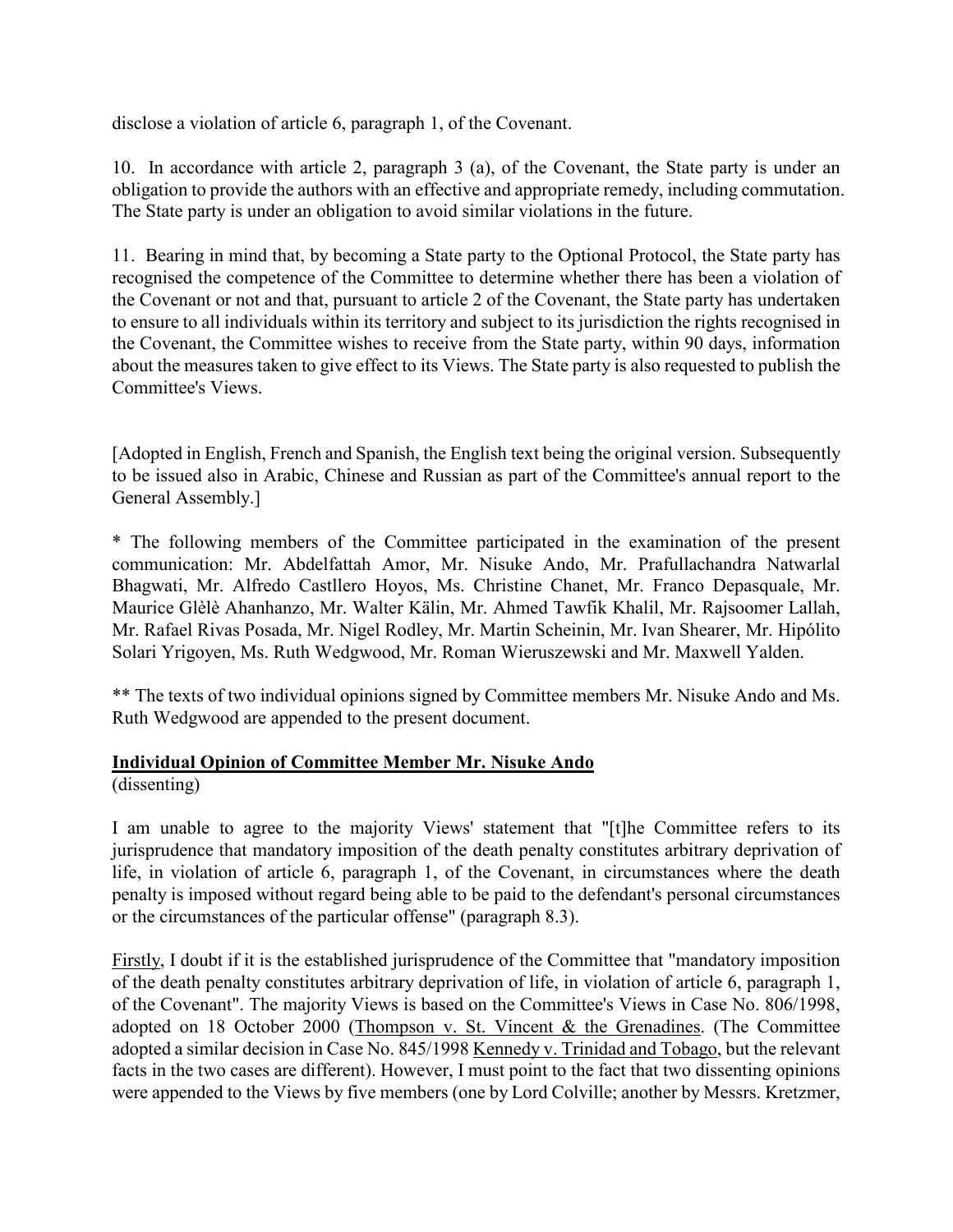Amor, Yalden and Zakhia). I happened to be absent when the Views were adopted and was unable to express my opinion. Had I been participating in the decision, I would have co-signed both of the dissenting opinions.

In any event, as emphasized by Mr. Kretzmer et al. as well as by Lord Colville, the Committee's Views in the Thompson case were a departure from the then existing practice of the Committee. Prior to that decision, the Committee had dealt with many communications from persons sentenced to death under legislation which makes a death sentence for murder mandatory. However, in none of them had the Committee stated that the mandatory nature of the sentence involved a violation of article 6 or any other provision of the Covenant. In addition, in fulfilling its function under article 40 of the Covenant, the Committee has considered reports from States parties whose domestic legislation provides for mandatory imposition of the death sentence for murder, but the Committee has never stated in its Concluding Observations that a mandatory death sentence for murder is incompatible with the Covenant. Moreover, in its General Comment No.6 on article 6, the Committee gives no indication that mandatory death sentences are incompatible with article 6. Of course, as Mr. Kretzmer et al. point out, the Committee is not bound by its previous jurisprudence. Nevertheless, if the Committee wishes to change its jurisprudence, it should explain its reasons for change to the State party and person concerned. Unfortunately, such an explanation was lacking in the Committee's Views in the Thompson case. Nor is it supplied in its Views in the present case.

Secondly, Lord Colville clearly states that, under common law jurisdictions, courts have to take into account factual and personal circumstances in sentencing to the death penalty in homicide cases. According to him, factors such as self-defense, provocation by the victim, proportionality of the response by the accused and the accused's state of mind are scrutinized by courts, and a charge of murder may be reduced to that of manslaughter. Likewise, in civil law jurisdictions, various aggravating or extenuating circumstances such as self-defense, necessity, distress and mental capacity of the accused need to be considered in reaching criminal conviction/sentence in each case of homicide. These points must have been dealt with before the relevant courts of the Philippines rendered their decisions in the present case, but the majority Views refers to none of them, merely noting that "the offence of murder in the State party's law entails a very broad definition, requiring simply the killing of another individual" (paragraph 8.3; emphasis supplied).

However, as footnote 1 (paragraph 2.2) indicates, article 248 of the Revised Penal Code of the Philippines defines "murder" as follows: "Any person who …… shall kill another, shall be guilty of murder and shall be punished …… to death if committed with any of the following attendant circumstances" such as "[w]ith treachery, taking advantage of superior strength, with the aid of armed men, or employing means to weaken the defense or of means or persons to insure or afford impunity" or "[b]y means of inundation, fire, poison, explosion, shipwreck, stranding of vessels, derailment or assault upon a railroad, fall of an airship, or by means of motor vehicles, or with the use of any other means involving great waste and ruin". Obviously, the courts in the Philippines looked into these provisions, in addition to the aggravating and extenuating circumstances as described above.

The majority Views state that "the Supreme Court [of the Philippines] considered the case to be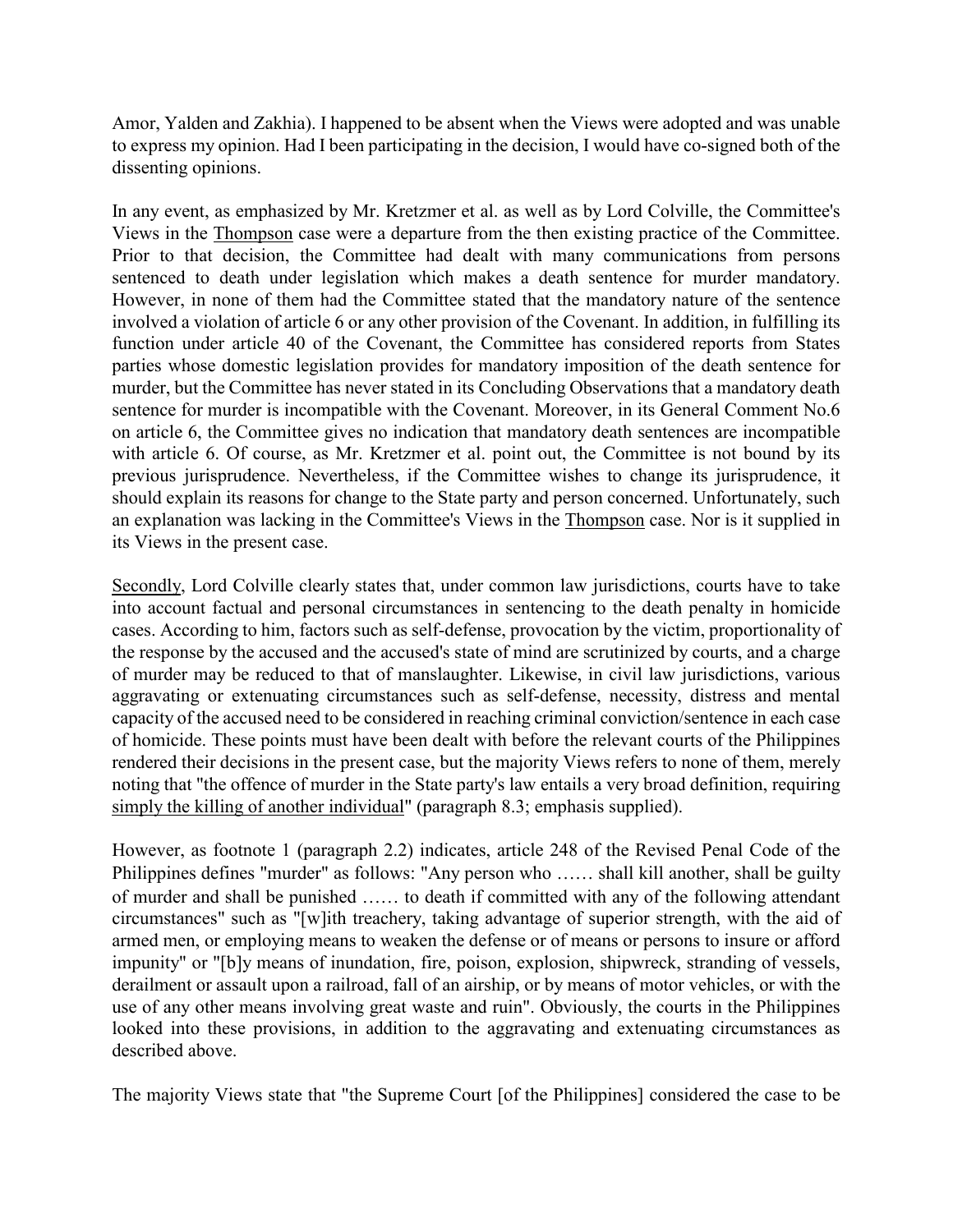governed by article 48 of the Revised Criminal Code, according to which, if a single act constitutes at once two crimes, the maximum penalty for the more serious crime must be applied. The crimes committed by a single act being three murders and an attempted murder, the maximum possible penalty for murder –– the death penalty –– was imposed automatically by operation of the provisions of article 48" (paragraph 8.3; emphasis supplied). It seems to me that the quoted provisions of article 48 are standard ones which can be found in the criminal codes of very many States. And yet, the majority Views continues, "It follows that the automatic imposition of the death penalty upon the authors by virtue of article 48 of the Revised Criminal Code violated their rights under article 6, paragraph 1, of the Covenant" (paragraph 8.3; emphasis supplied). The crimes committed by the authors are certainly "the most serious crimes in accordance with the law in force at the time of the commission of the crimes" in the Philippines, and the application of article 48 to them is indeed normal criminal procedure. Considering all the relevant circumstances, I must conclude that to describe the imposition of the death penalty to the authors in the present case as "mandatory" or "automatic" is not at all warranted.

Thirdly, I wonder if the majority Views are justifiable only on the assumption that the death penalty is per se an arbitrary deprivation of life. However, such an assumption is contradictory to the structure of the Covenant, which admits the death penalty for the most serious crimes (article 6, paragraph 2). It is equally contradictory to the fact that the Protocol aiming at the abolition of death penalty is "Optional". The provision of article 6, paragraph 6, suggests that the abolition of the death penalty is desirable, but that desirability does not make the abolition a legal obligation. It is true that, in certain regions of the globe, most States have abolished the death penalty. At the same time, it is also true that, in the other regions of the globe, most States have retained the death penalty. In my opinion, the Human Rights Committee, which is based on the global community of States, should take into account this situation when interpreting and applying any provisions of the International Covenant on Civil and Political Rights.

[signed] Nisuke Ando

[Adopted in English, French and Spanish, the English text being the original version. Subsequently to be issued also in Arabic, Chinese and Russian as part of the Committee's annual report to the General Assembly.]

## Individual Opinion of Committee Member Ms. Ruth Wedgwood

(dissenting)

The Human Rights Committee has concluded that the State party has injured the four authors of this communication by subjecting them to a "mandatory imposition of the death penalty" that "constitutes arbitrary deprivation of life, in violation of article 6, paragraph 1" of the International Covenant on Civil and Political Rights. See Views of the Committee, paragraph 8.3. The Committee asserts that the death penalty was "imposed without regard being able to be paid to …… the circumstances of the particular offense." Ibid, paragraph 8.3.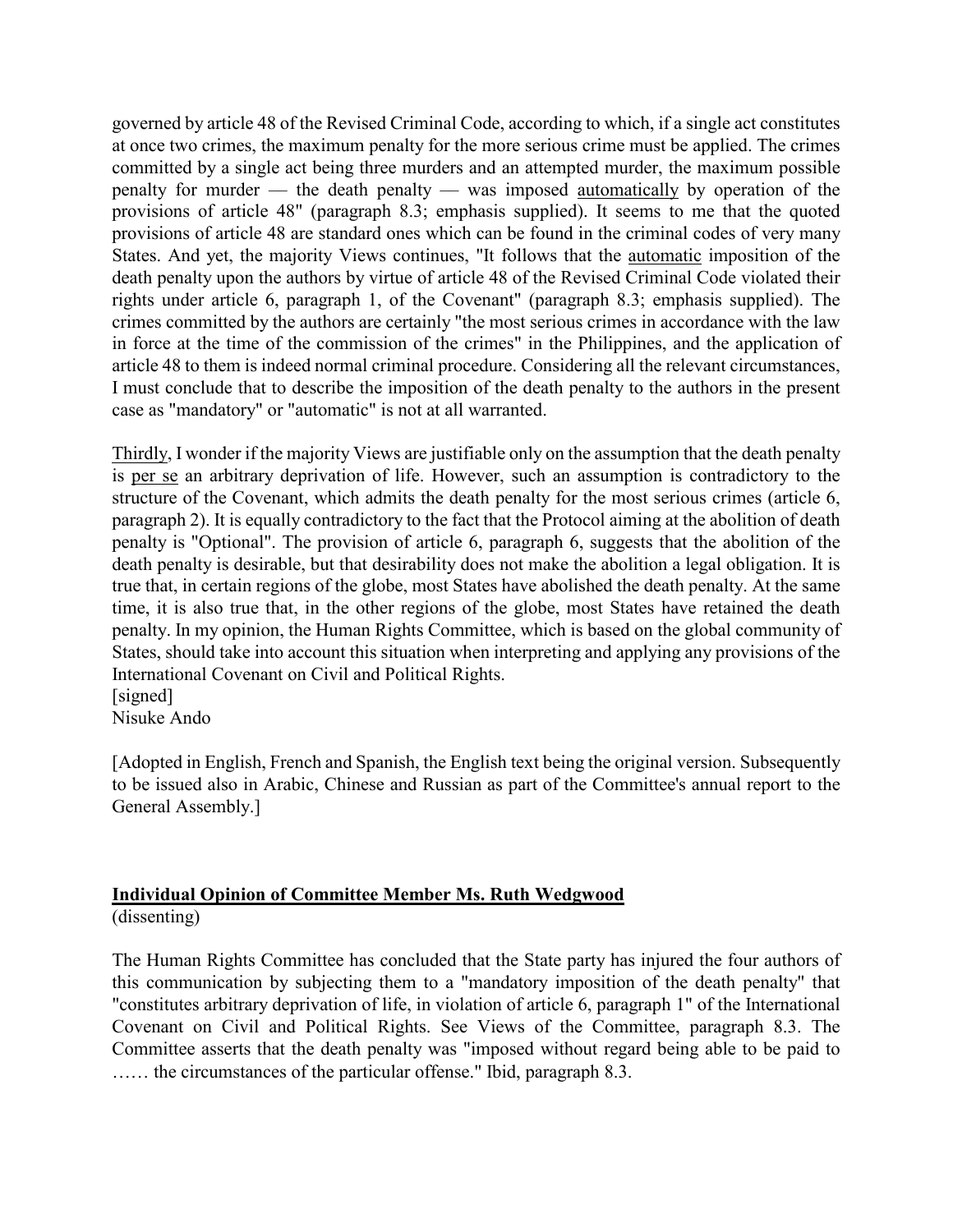The posture in which the Committee considers this issue is problematic at best. The authors' communication did not put forward any complaint concerning supposedly mandatory sentencing, and thus the State party has been deprived of any ability at all to comment on the argument which the Committee now raises on its own motion. The communication from the authors is dated 6 May 2002, well after publication of this Committee's earlier opinions on the question of mandatory death penalties \*, and the authors had the advice of professional legal counsel in declining to raise any similar claims before the Committee. The Committee has not referred the issue of mandatory sentencing to the State party for comment, even though the issue may turn crucially on a construction of the Philippine statutes on murder and so-called multiple offenses. Indeed, the Committee's decision has been undertaken even without a copy of the trial court opinion in hand.

The Committee's earlier jurisprudence disputing death sentences as "mandatory" occurred in cases concerning felony murder (where an unanticipated death occurred in the course of commission of a felony) and an undifferentiated murder statute (in which all intentional killings were subject to the death penalty).\* It is far more radical to suppose that a democratically-adopted criminal code which carefully specifies the aggravating factors that must accompany a murder before the death penalty can be imposed somehow falls afoul of an implied prohibition on mandatory sentencing under article 6 of the International Covenant on Civil and Political Rights. Indeed, the omission of the claim from the authors' petition may reflect the view that such a claim is unpersuasive in these circumstances.

In its review of the convictions and sentences in this case, the Philippines Supreme Court noted that the revised Philippine murder statute provides for the death penalty only if one or more aggravating circumstances has been proven -- here, a willful murder through "treachery." The authors were convicted of the murder of Florentino Dulay and his two daughters, and for the attempted murder of a third daughter. The crimes were accomplished by "hurling a grenade in the bedroom of the Dulays" during the evening hours, while the children lay in their beds. See Opinion of the Philippines Supreme Court, April 4, 2001, at p. 13. The motive, according to the opinion of the Supreme Court, was to prevent Florentino Dulay from testifying against one of the authors of the communication in a separate murder trial. The youngest victim was a five-year-old girl, killed by shrapnel from the grenade. The defendants were identified by an eyewitness who was long acquainted with them, and the trial court rejected their proffered alibis as implausible. The Philippines Supreme Court reviewed the conviction en banc, and though four members of the Supreme Court registered their position that the death penalty is inconsistent with the national constitution, they agreed to "submit to the ruling of the Court, by a majority vote, that the law is constitutional and that the death penalty should be accordingly imposed." (Opinion, at p. 16). No claim was made to the Philippines Supreme Court that the death penalty was mandatory and thereby improper.

Article 248 of the Revised Penal Code provides for the imposition of the death penalty only if an aggravating circumstance is found, including "treachery" or "explosion" in the commission of the murder. The statutory definition of treachery was met, noted the Supreme Court, for it consists of "taking advantage of superior strength, with the aid of armed men, or employing means to weaken the defense or of means or persons to insure or afford impunity." Here, "the victims were sleeping when the grenade was suddenly thrown into their bedroom" and "they were not given a chance to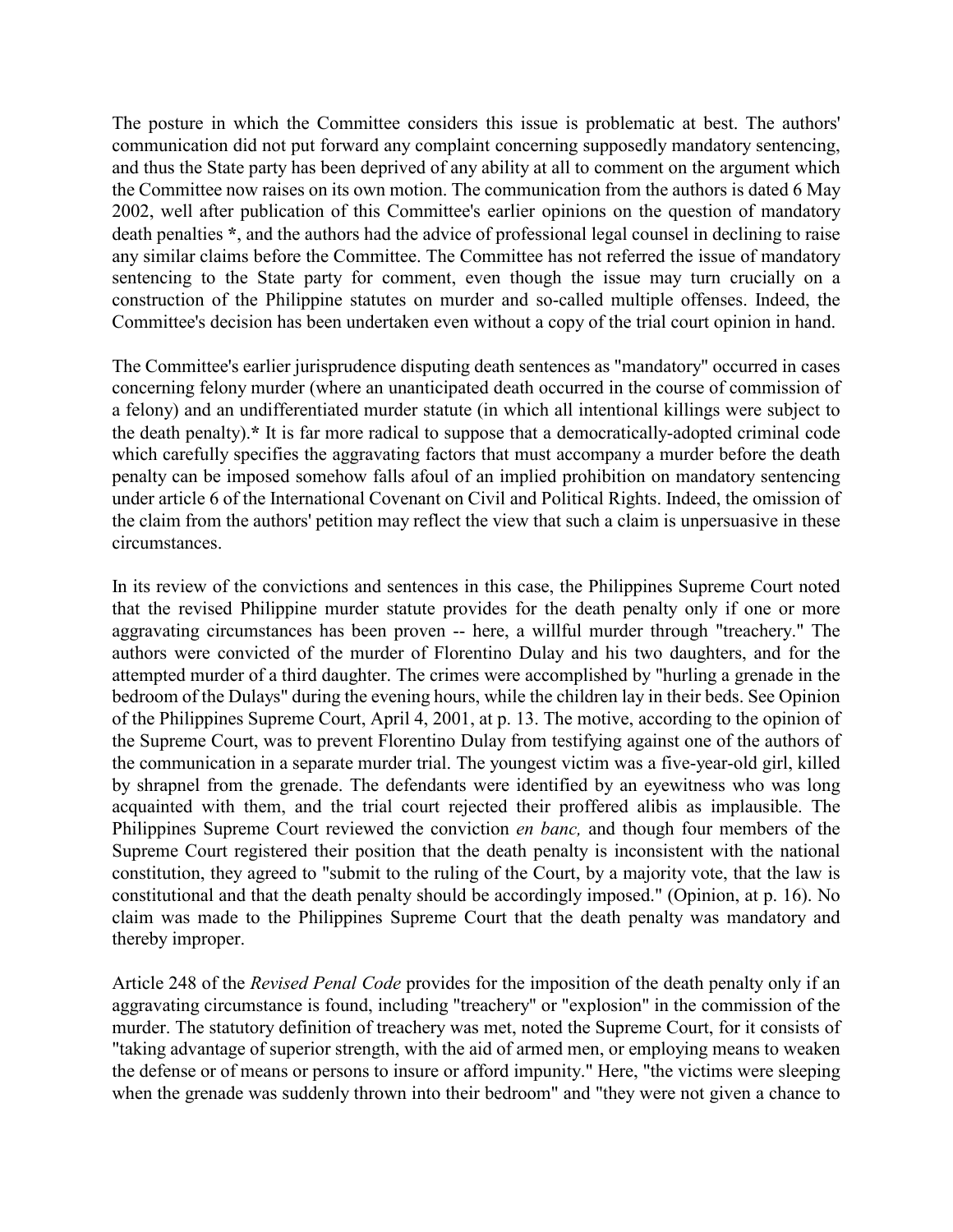defend themselves or repel the assault. Obviously, the assault was done without any risk to any of the accused arising from the defense which the victims may make." Opinion at p. 12, note 23. The Supreme Court remarked that the aggravating factor of "explosion" could also have fit the case, though it was not alleged in the criminal information.

The Committee does not challenge the legitimacy of Article 248 in se. Rather, the Committee supposes that there is a mandatory quality to the death sentence because the case was also sentenced under a so-called "multiple crimes" provision found in Article 48 of the Revised Penal Code. This is because the conviction included attempted murder as well as multiple murders. Article 48 provides that "When a single act constitutes two or more grave or less grave felonies …… the penalty for the most serious crime shall be imposed, the same to be applied in its maximum period."

Article 48 is apparently designed to avoid the problem of so-called "multiplicity," that is, the potential multiplication of charges and sentences arising from a single culpable action. The straightforward solution was to provide for the imposition of "the penalty for the most serious crime …… the same to be applied in its maximum period." It is syntactically doubtful that the phrase "maximum period" references the death penalty\*\* . But in any event, there is nothing in Article 48 that obviates or lessens the separate requirement under the murder statute, Article 248, that a court must find an aggravating circumstance before a death penalty is proper.

In other words, the sentence of death properly imposed for a murder with treachery does not become mandatory merely because it was accompanied by an additional conviction of attempted murder. The Committee gives no persuasive basis for its conclusion that the death penalty was imposed "automatically" or "without regard being able to be paid to …… the circumstances of the particular offense."

There are varying views on the admissibility of the death penalty in modern societies. Article 6(2) of the Covenant by which this Committee is governed provides that "In countries which have not abolished the death penalty, sentence of death may be imposed only for the most serious of crimes in accordance with the law in force at the time of the commission of the crime ……" Perhaps wisely, the Committee has not accepted the authors' invitation to conclude that the murder of sleeping children by the explosion of a grenade is not a "most serious crime." Nor has the Committee had occasion to address the authors' claim that the ameliorative constitutional change in the Philippines -- limiting the death penalty to "heinous crimes" –– somehow constitutes a forbidden "re-imposition" of the death penalty allegedly barred by Article 6(2). In its attempt to raise a claim that the parties themselves have avoided, the Committee has relied upon a doubtful construction of Filipino law and misconstrues the import of its own past decisions. [signed]

Ruth Wedgwood

 $\mathcal{L}$  , we have the set of the set of the set of the set of the set of the set of the set of the set of the set of the set of the set of the set of the set of the set of the set of the set of the set of the set of the

<sup>\*</sup> Thompson v. St Vincent & The Grenadines Case No 806/1998, Views adopted on 18 October 2000; and Kennedy v. Trinidad & Tobago Case No 8465/1998, Views adopted on 26 March 2002. I share the doubts expressed by Mr. Ando concerning these prior decisions, but will take them as